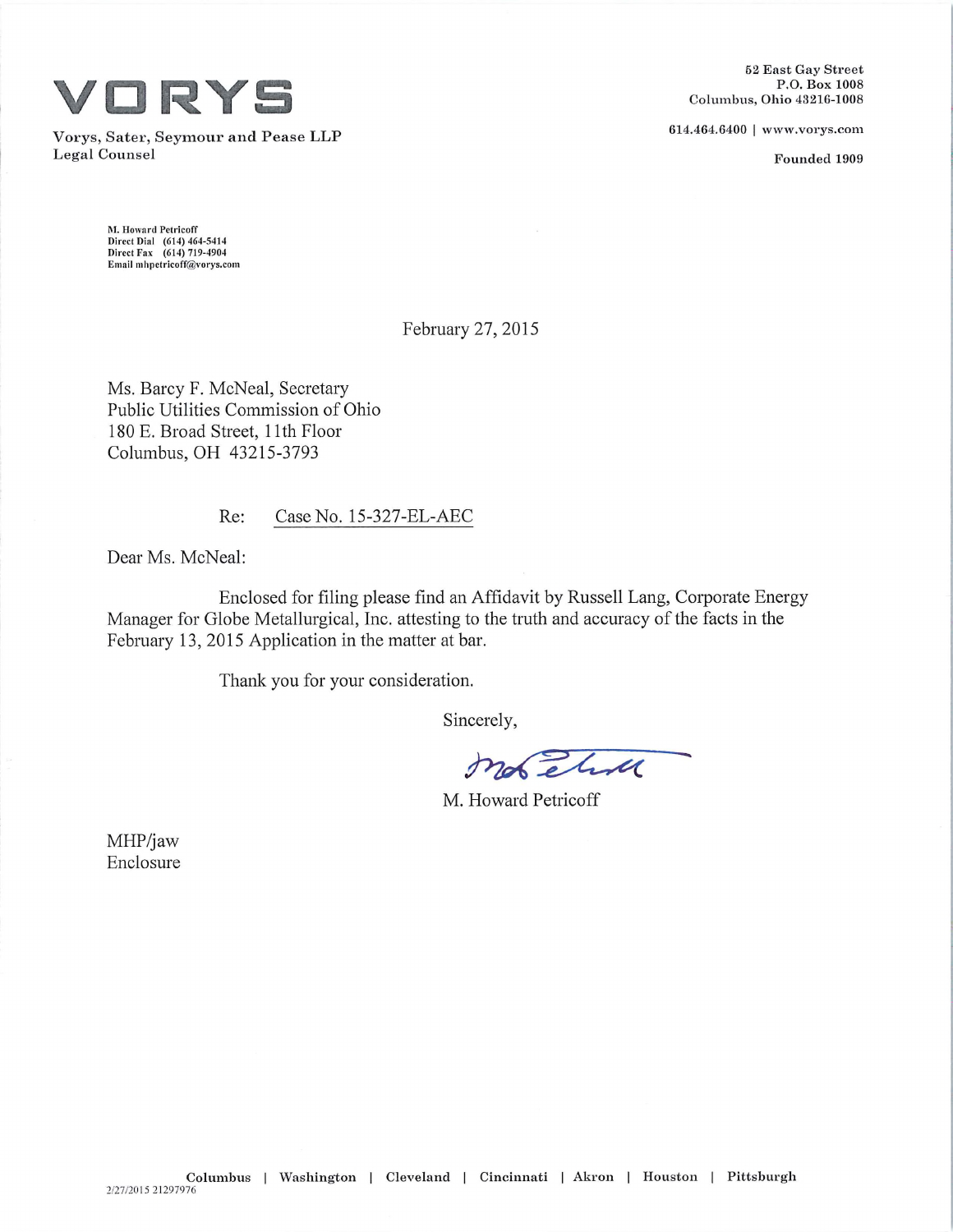## **BEFORE** THE PUBLIC UTILITIES COMMISSION OF OHIO

 $\lambda$ 

 $\mathcal{E}$ 

 $\lambda$ 

In the Matter of the Application for Approval of an Amendment to a **Contract for Electric Service between Ohio Power Company and Globe** Metallurgical, Inc.

Case No. 15-327-EL-AEC

## **AFFIDAVIT**

County of: Franklin State of: Ohio

I, Russell Lang, being first duly sworn, state under oath that I am the Corporate Energy

Manager for Globe Metallurgical, Inc. and that the statements set forth in the February 13, 2015

Application in Case No. 15-327-EL-AEC are true and accurate to the best of my knowledge and

belief.

Kussell 1a

Sworn and subscribed before me in my presence this 26<sup>th</sup> day of February, 2015.

**Notary Public** 

**M. HOWARD PETRICOFF ATTORNEY AT LAW AOTARY PUBLIC STATE OF OHIO** MY COMMISSION HAS NO EXPIRATION DATE **SECTION 147.03 R.C.** 

*maintaning*